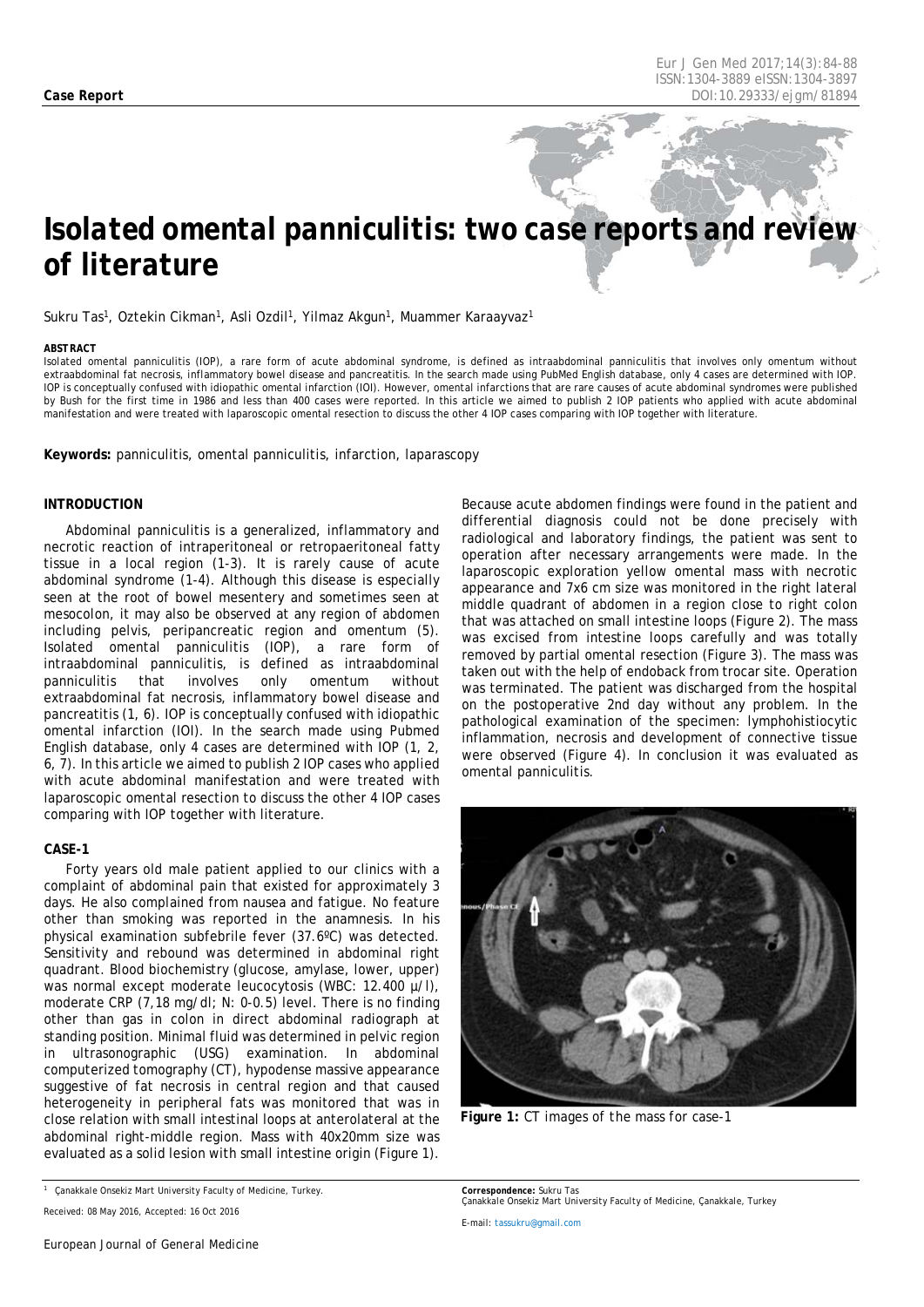

**Figure 2:** *Laparascopik image: Brown-yellow mass in the right lower quadrant abdominal*



**Figure 3:** *State of the mass removed*



**Figure 4:** *Arrowhead: lymphocytic inflammation, Arrow: connective tissue formation*

### **CASE-2**

42 years old, female patient applied to our clinics with a complaint of abdominal pain of two days. The patient also complained from nausea and loss of appetite. She had no



**Figure 5:** *CT images of the mass for case-2*



**Figure 6:** *Lamaparascopik image: adherent to the right lower quadrant abdominal mass*

characteristics determined in her history. Sensitivity and rebound was determined during physical examination in right lower quadrant. Except moderate leukocytosis (WBC:12.600 µ/l) and CRP level (12.28mg/dl) in laboratory values, all the other routine biochemistry values were normal. In the USG examination of the patient hypoechoic and heterogeneous mass was detected in the abdomen right lower quadrant. In the CT heterogeneous, hypodense mass was detected with necrotic regions inside, that was attached to abdominal wall and in the right lower quadrant of abdomen (Figure 5). The patient was sent to operation after necessary arrangements were made. An omental mass was detected in the laparoscopic exploration that was attached to abdominal wall localized right lower quadrant of abdomen (Figure 6). Mass could be excised from abdominal wall. The operation was completed after the mass was totally excised with segmental resection of omentum (Figure 7). The patient was discharged from the hospital on the postoperative 2nd day without any problem. In the pathological examination of the specimen fat necrosis in patches, lymphohistiocytic cell infiltration and fibrosis was observed. In conclusion it was reported as compatible with omental panniculitis.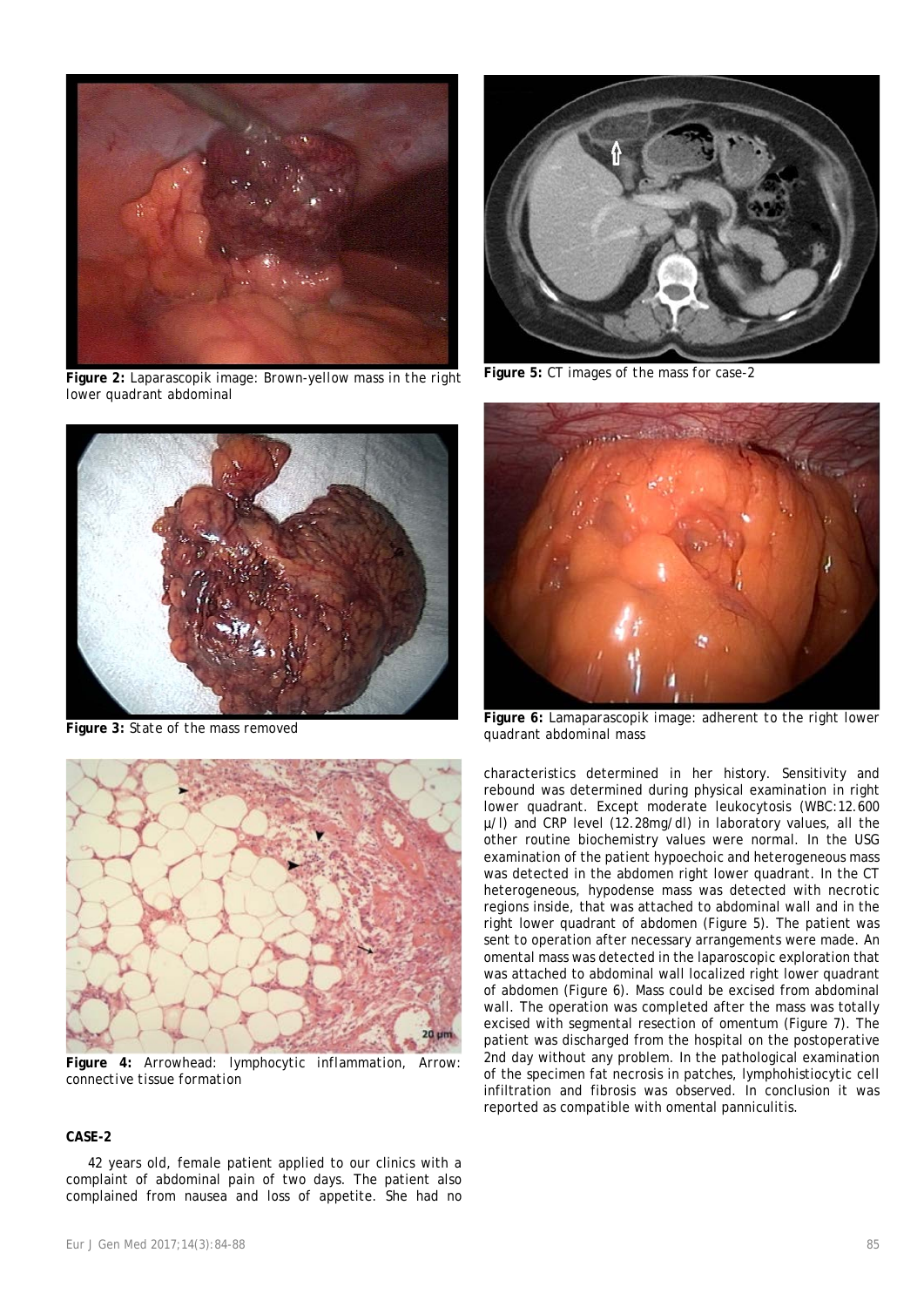

**Figure 7:** *After mass separation the next image*

#### **DISCUSSION**

Intraabdominal panniculitis is a course of inflammatory fat necrosis known as lipodystrophy. As a result of this course, large masses containing fat necrosis may develop (1). Most of the intraabdominal panniculitis develop sclerosing mesenteritis (mezenteric panniculitis) originating from meso of small and large intestine and approximately 300 cases were reported until today (8). This is expressed with various names such as retractile or liposclerotic mesenteritis, mesenteric weberchristian disease, xanthogranulomatosis mesenteritisis, mesenteric lipogranuloma, systemic nodular panniculitis (9). Beside these although very rarely panniculitis is reported at intraabdominal, mesoappendix, peripancreatic site, retroperitoneum, pelvis and omentum (10). The reported number of cases IOP, a rare form of Intraabdominal panniculitis is four in the English database of PubMed (1, 2, 6, 7). These cases together with 2 IOP cases presented by are summarized in Table 1.

However, omental infarctions that are rare causes of acute abdominal syndromes were published by Bush (11) for the first time in 1986 and less than 400 cases were reported (12). In the classification made by Leitner for acute omental infarction (Table 2), B1 category includes cases of idiopathic (spontaneous) infarction following segmental omental infarction. IOI is seen in the mean at 40-50 years of age and it is observed 2 times more in men than in women (13). All IOP cases were evaluated idiopathically and they were not etiologically defined. When IOP were evaluated 4 of 6 patients were male and their mean age was calculated as 46 (38-61). IOP is more frequently seen than IOI in the same age category and male.

Generally acute abdominal pain that begins suddenly and with a severity that gradually increases is seen in IOI. Gastrointestinal symptoms such as nausea, vomiting, anorexia and bowel dysfunction are not seen simultaneously. The patient is generally well and fever is not seen. In the physical examination local sensitivity and rebound is determined at various degrees (14, 15, 16). Although patients with IOP are generally non-specific in clinics they applied with complaints of localized abdominal pain, nausea and vomiting. However in 2 and 1 of IOP patient's subfebrile fever and 38.5° fever were detected, respectively. In the physical examination of the patients epigastric sensitivity was observed in one patient and sensitivity at right upper quadrant in one patient, at left upper quadrant in one patient, and at right lower quadrant in three patients. Mass was also detected by palpation in the patient

**Table 1:** *When the cases were examined it was determined that the average age was 45.66 (38-61), and M/F ratio was 4/2. The patients, generally applied with a complaint of abdominal pain. Some of them had nausea and vomiting also. Fever less than 38.5 and generally localized sensitivity was determined in the physical examination. In the laboratory findings, in all patients except one White blood cell count increased slightly. For all the cases in literature CT was taken and localized mass lesion was determined. Surgical resection was performed to all except one.*

| $0.100 \mu$ to $0.10$       |                                                            |                                                                                   |                                                                              |                                                  |                                                            |                                                            |
|-----------------------------|------------------------------------------------------------|-----------------------------------------------------------------------------------|------------------------------------------------------------------------------|--------------------------------------------------|------------------------------------------------------------|------------------------------------------------------------|
| Case $(N:6)$                | Katz<br>(1985)                                             | Hirono<br>(2005)                                                                  | Jeon<br>(2009)                                                               | Lheureux<br>(1987)                               | Sukru<br>(2013)                                            | Sukru<br>(2014)                                            |
| Gender<br>/Age              | K/38                                                       | F/52                                                                              | F/61                                                                         | F/41                                             | F/40                                                       | K/42                                                       |
| Complaint                   | Nausea.<br>vomiting,<br>epigastric<br>pain                 | Pain at<br>right upper<br>quadrant                                                | Pain at left<br>upper<br>quadrant,<br>nausea                                 | Pain at<br>right lower<br>quadrant               | Pain at<br>right lower<br>quadrant,<br>nausea,<br>fatigue, | Pain at<br>right lower<br>quadrant,<br>nausea,<br>fatigue  |
| Physical<br>examinati<br>on | Epigastric<br>sensitivity                                  | Sensitivity<br>and mass at<br>right upper<br>quadrant                             | Sensitivity<br>at left<br>upper<br>quadrant                                  | Sensitivity<br>at right<br>lower<br>quadrant     | Sensitivity<br>at right<br>lower<br>quadrant               | Sensitivity<br>at right<br>lower<br>quadrant               |
| Laboratory                  | Wbc:<br>11.000<br>CRP:                                     | Wbc:7.100<br>CRP: 5.42                                                            | Wbc:11.000<br>CRP: 10.19                                                     | Wbc:<br>11.000<br>CRP:                           | Wbc:12.400<br>CRP:                                         | Wbc:12.600<br>CRP:                                         |
| Radiology                   | $BT(+)$                                                    | $BT(+)$                                                                           | $BT(+)$                                                                      | $BT(+)$                                          | $BT(+))$                                                   | $BT(+)$                                                    |
| Treatment                   | Convention<br>al surgery<br>Omental<br>excision            | Convention<br>al surgery<br>Partial<br>colectomy<br>+ omental<br>mass<br>excision | Conservativ<br>e approach<br>treatment<br>with low<br>doses of<br>prednisone | Convention<br>al surgery<br>Omental<br>resection | Laparoscopi<br>c surgery<br>Omental<br>resection           | Laparoscopi<br>c surgery<br>Omental<br>resection           |
| Pathology                   | Fat<br>necrosis<br>and chronic<br>inflammato<br>ry process | Fat<br>necrosis.<br>fibrosis<br>chronic<br>inflammato<br>ry process               | Fibrosis.<br>chronic<br>inflammato<br>ry process                             | Chronic<br>inflammato<br>ry process s            | Fat<br>necrosis<br>and chronic<br>inflammato<br>ry process | Fat<br>necrosis<br>and chronic<br>inflammato<br>ry process |

**Table 2:** *Etiological classification of acute omental by Leitner* **Classification of acute omental infarction according to etiology**

| A-Omantal infarction due to torsion                                                                            |
|----------------------------------------------------------------------------------------------------------------|
| 1- Primary (idiopathic)                                                                                        |
| 2- Secondary (hernia, cyst, tumor and adhesion)                                                                |
| B- Omantal infarction due to thrombosis                                                                        |
| 1- Idiopathic (spontaneous) infarction                                                                         |
| 2- Omantal infarction due to cardiac and vascular diseases (hypercoagulability, congestive<br>cardiac failure) |
| 3- Omantal infarction due to external trauma                                                                   |

with sensitivity at right upper quadrant (Table 1). Specific examination findings are not observed in IOP like IOI. Sensitivity in abdomen is localized in the region where inflammation develops.

In laboratory tests of IOI patients moderate leucocyte levels, high erythrocyte sedimentation rate and high CRP values may be monitored (17, 18). These values do not help in the diagnosis generally. When IOP cases are evaluated, leucocyte count of only one patient was normal and a slight increase was observed in the remaining five patients. In four patients C reactive protein level increased. The other laboratory findings were considered normal (Table 1). Laboratory findings of IOI and IOP were similar.

In recent years in the suspected cases where some findings are considered characteristics for IOI, CT is recommended. CT is also a significant imaging method in differential diagnosis for similar clinical manifestations. In CT mass has the appearance of a heterogeneous fat tissue with round-oval wall or like a cake. This tissue involves dilated thrombosis veins and/or fibrosis bands (19, 20, 21). Yet, IOI cannot be diagnosed with only radiological and laboratory results. In the CT examination of IOPs mass was determined in all 6 cases. Hypodense and fat necrosis wad observed also in all patients. IOP can be confused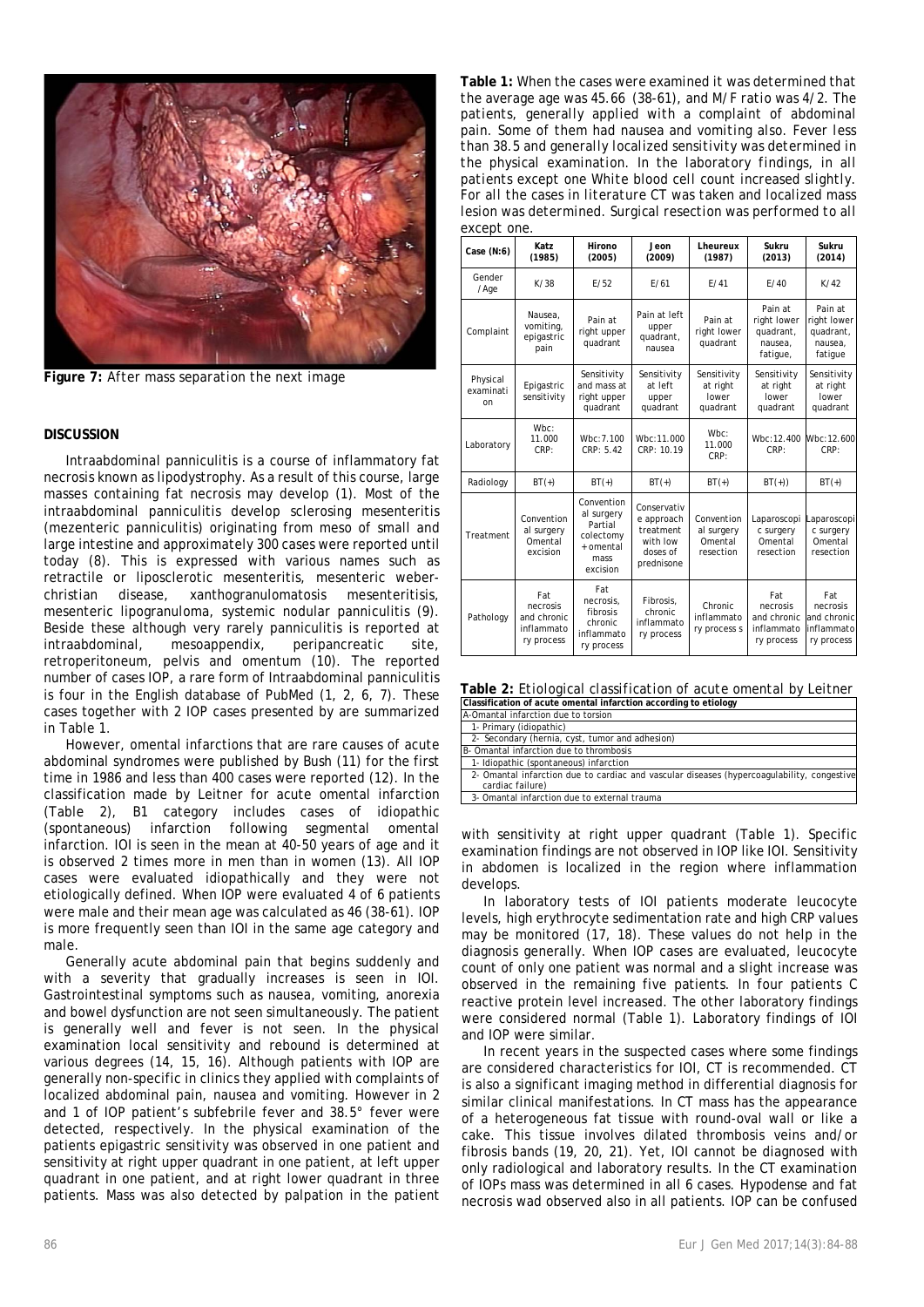with diseases such as Ivmphoma, carcinoid tumor, carcinomatosis, lipoma seen in mesentery in CT or tuberculosis, mesothelioma, oedema and hematoma (22). IOP cannot be diagnosed only with radiological and laboratory examination like IOI.

Definitive diagnosis of intraabdominal panniculitis is made with biopsy (9). Three criteria are required for diagnosis of intraabdominal panniculitis; 1-Existence of massive fat lesion in mesentery, retroperitoneum, omentum and/or pelvis; 2- Chronic inflammatory reaction composed of lymphocytes and macrophage filled with lipid; 3- Absence of diseases like pancreatitis, inflammatory bowel disease or extraabdominal fat necrosis (Weber-Christian disease) (1). Panniculitis progressively develops in three pathological stages; (i) degeneration in mesenteric fat tissue (mesenteric lipodystrophy), (ii) following inflammatory reaction (mesenteric panniculitis), (iii) fibrosis that develops in adipose tissue (23). Chronic inflammatory stage was defined in all IOP cases and fat necrosis and fibrosis was monitored in all IOP cases (Table 1). Definitive diagnosis of IOI can be made with surgery and biopsy. Vascular thrombosis that ends up with infarction is typical. Hemorrhagic infarct histologically associated with fat necrosis, after that cellular infiltration and potential fibrosis and scar formation is typical (24, 25). Because fibrosis, cellular infiltration and necrosis are seen in all IOPs they have pathologically similar features with IOI.

The treatment of IOI is disputable and most of the cases reported were detected during explorative laparotomy and were treated. The cases that were not treated were unclear. In several studies published IOI was defined as having benign, selflimiting and inflammatory course consisting of gradual retraction, fibrosis and complete resolution in 2 weeks. When this course was considered a conservative treatment with analgesic and anti-inflammatory drugs under close follow-up is recommended(26, 27, 28) but surgical treatment is preferred for a better pain control, rapid recovery, to prevent complications like spontaneous bleeding, adhesion or abscess (18, 29). Only in one patient with diagnosis of IOP, preoperative

# **REFERENCES**

- 1. Katz ME, Hiken JP, Glazer HS, Lee JKT. Intrabdominal panniculitis: clinical, radiographic and CT features. AJR Am J Roentgol 1985;145(2):293-296.
- 2. Jeon EJ, Cho SM. Idiopathic isolated omental panniculitis confirmed by percutaneous CT-guided biopsy. Gut Liver. 2009;3(4):321.
- 3. Kakitsubata Y, Umemura Y, Kakitsubata S, Tamura S, Watanabe K, Abe Y, Hatakeyama K. CT and MRI manifestations of intraabdominal panniculitis. Clin Imaging. 1993;7(3):186-188.
- 4. Hammoud D, Khoury N, Rouhana G, Abou Sleiman C, Haddad M. Intraabdominal panniculitis. Report of three cases and review of the literature review. J Med Liban. 1999;47(5):321-325.
- 5. Daskalogiannaki M, Voloudaki A, Prassopoulos P, Magnakas E, Stefanaki K, Apostolaki E, Gourtsoyiannsi N. CT evaluation of mesenteric panniculitis: prevelance and associated diseases. AJR Am J Roentgol. 2000;172(2):417-431.
- 6. Lheureux P, Matos C, Charlier PH, Van Romphey A, Rickaert F, Van Gansbeke D, Askenasi R. Omental panniculitis: an unusual cause of acute appendiceal syndrome. Ann Emerg Med. 1987;16(2):224-226.
- 7. Hirono S, Sakaguchi S, Iwakura S, Masaki K, Tsuhada K, Yamaue H. J Clin Gastroenterol. 2005 Jan;39(1):79-80.

diagnosis was established and low dose of corticosteroid was started and omental mass was regressed. Surgical intervention was performed to the remaining 5 patients, to 2 patients due to tumor like appearance, to 2 patients due to acute abdomen and to 1 patient due to mass on the abdomen and acute abdomen. Open surgery was performed to 3 patients and laparoscopic omental resection was applied to 2 of them (Table-1). IOP may be monitored conservatively like IOI when preoperative definitive diagnosis is established. But surgical treatment is preferred more in IOP also due to the difficulty in definitive diagnosis, long time needed for conservative treatment and for preventing complications probable complications. The mass may be removed with segmental omental resection in surgical treatment. Surgical procedure may be conventional or laparoscopic. But laparoscopic surgery is a safe and effective treatment method in omental resections (17, 18, 29).

## **CONCLUSION**

IOPs in intraabdominal panniculitis is a rarely seen case. Even though they are conceptually named as IOP, they may be considered as IOI conforming to B1 category in the classification developed by Leitner for acute omental infarctions because their etiology is idiopathic, pathological, clinical, radiological and laboratory characteristics are similar and their treatment is same. Usually, if mass may be defined by preoperative CT and percutaneous biopsy may be performed to these patients who apply with omental mass, the patient may be treated conservatively with close follow up. But intraabdominal exploration and mass excision may be performed with minimal invasive surgery thanks to the improvements in anesthesia and laparoscopic surgery. Thus misdiagnosis is avoided. We think, that the patient may return to social life earlier.

- 8. Savvas H, Renos H, Dimitrios K, Andreas K. Sclerosing mesenteritis affesting the small and the large intestine in a male patient with non-hodgkin lymphoma: a case presentation and review of literature: J Med Case Rep. 2008;2:388.
- 9. Farzana NA, Sidra I, Bushra J, Nasir UD, Muhammed I. Scleroing mesenteritis as a cause of abdominal mass and discomfort in an elderly patient: a case report and literature review. Case Rep Med. 2010:625321.
- 10.Issa I, Baydoun H. Mesenteric panniculitis: various presentation and treatment regimens. World J Gastroenrol. 2009;15(30):3827-3830.
- 11. Bush P. A case of hemorrhage into the greater omentum, The Lancet.1896;147(3779):286.
- 12. Tsunoda T, Komatsu H, Inui A, Fujisawa T. A case report of idiopathic omental infarction in an obese child. Case Rep Pediatr. 2012;2012:513634.
- 13. Coulier B. Segmental omental infarction in childhood: a typical case diagnosed by CT allowing successful conservative treatment. Pediatr Radiol. 2005;22:1–3.
- 14. Stella DL, Schelleman TG. Segmental infarction of the omentum secondary to torsion: ultrasound and computed tomography diagnosis. Australas Radiol. 2000;44:212–215.
- 15. Tolenaar PL, Bast TJ. Idiopathic segmental infarction of the greater omentum. Br J Surg. 1987;74:1182.